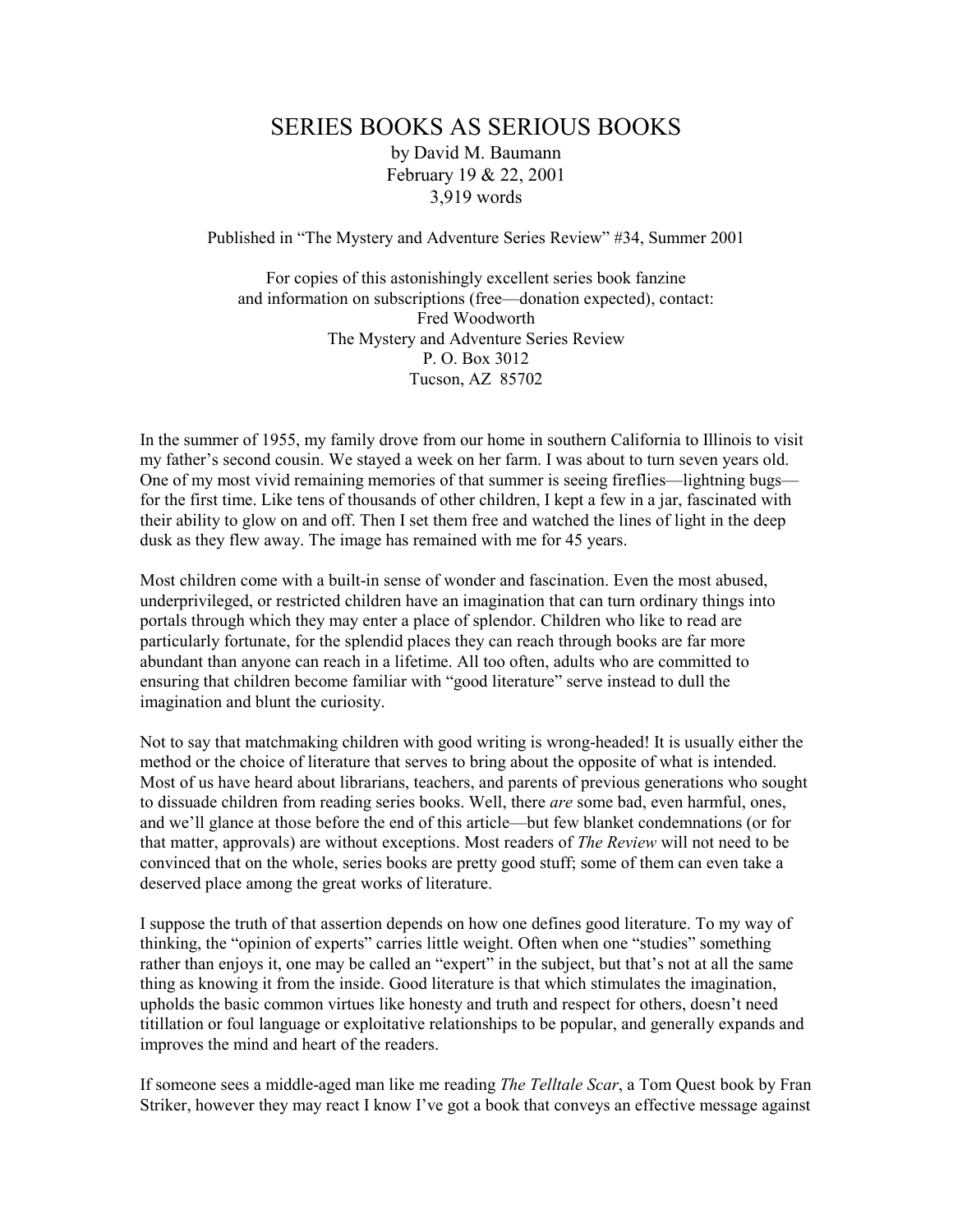racial prejudice that's powerful, convincing, and more accessible to more readers (especially children) than To Kill a Mockingbird.

 It was midafternoon when Tom Quest and his friends left the village with a new slant on the jungle savages. "They were all right," said Whiz Walton in a pleased voice. "Sure they're all right," Gulliver replied. "They're just as much all right down here as yo' are in New York. What's more," he said, "I bet they treated us a darned sight better'n they'd git treated if they was to march into one o' them New York hotels." "You've got something there, Gulliver," said Whiz. (The Telltale Scar, pages 149-150)

And good as *Mockingbird* is, *Telltale Scar* is more fun to read!

The Tom Quest series is excellent, but there are many other series books that deserve serious attention. For example,

"Chief Kane took off his heavy cap and ran a handkerchief around its sweatband." This single line is evidence of the superior level of writing in the Ken Holt series. You'll find it on page 2 of The Clue of the Phantom Car. Why is this line evidence of superlative quality? Because an average writer would probably have written, "Chief Kane took off his heavy cap and wiped his forehead with his handkerchief." Author Sam Epstein described the more true-to-life experience that a man wearing a cap on a sweltering day will have to wipe the sweatband, and put that deft touch into the story.

Sam Epstein, writing as Bruce Campbell, filled the Ken Holt series—and for that matter, his other fiction—with thousands of such lines that demonstrate his skill as a writer. For example, in The Mystery of the Galloping Horse, page 50, where just about anyone else would have written, "He poured the last of the coffee into his cup," Sam wrote "He tilted the almost empty coffeepot over his cup." His writing lifts the standard from good to excellent, from common to exceptional.

The author of the Ken Holt series (1949-1964) died in January 2000 at the age of 90. His wife and partner, Beryl Williams, died the previous month. Bruce Campbell will be high on the list of any series book fan's roster of favorite authors—for many of us, at the very top. His books read terrifically well today. The Tim Penny books, the Roger Baxters, and the earlier novels like Printer's Devil, Dynamo Farm, New Broome Experiment, and Water to Burn, all set and maintain a high standard.

Fortunately, for the connoisseur of series books, there are other writers and other series in the top echelon of the twentieth century series book phenomenon. The Stratemeyer Syndicate, whose resources and methods made it possible to crank out formulaic books by the trainload, was a mixed blessing. By its massive publication runs and prominent publicity, the Syndicate contributed to the popularity of series books even as it lowered the standard and threatened the survivability of the higher quality books produced by independents. Sometimes, though, even the Syndicate had an author who cared about quality.

A few of the top scenes in the genre come from the writers of Syndicate books. In my opinion, this was because the writers were able to prevail over the business people in the Syndicate and at the publishing house of Grosset & Dunlap who oversaw the production of the books. Passing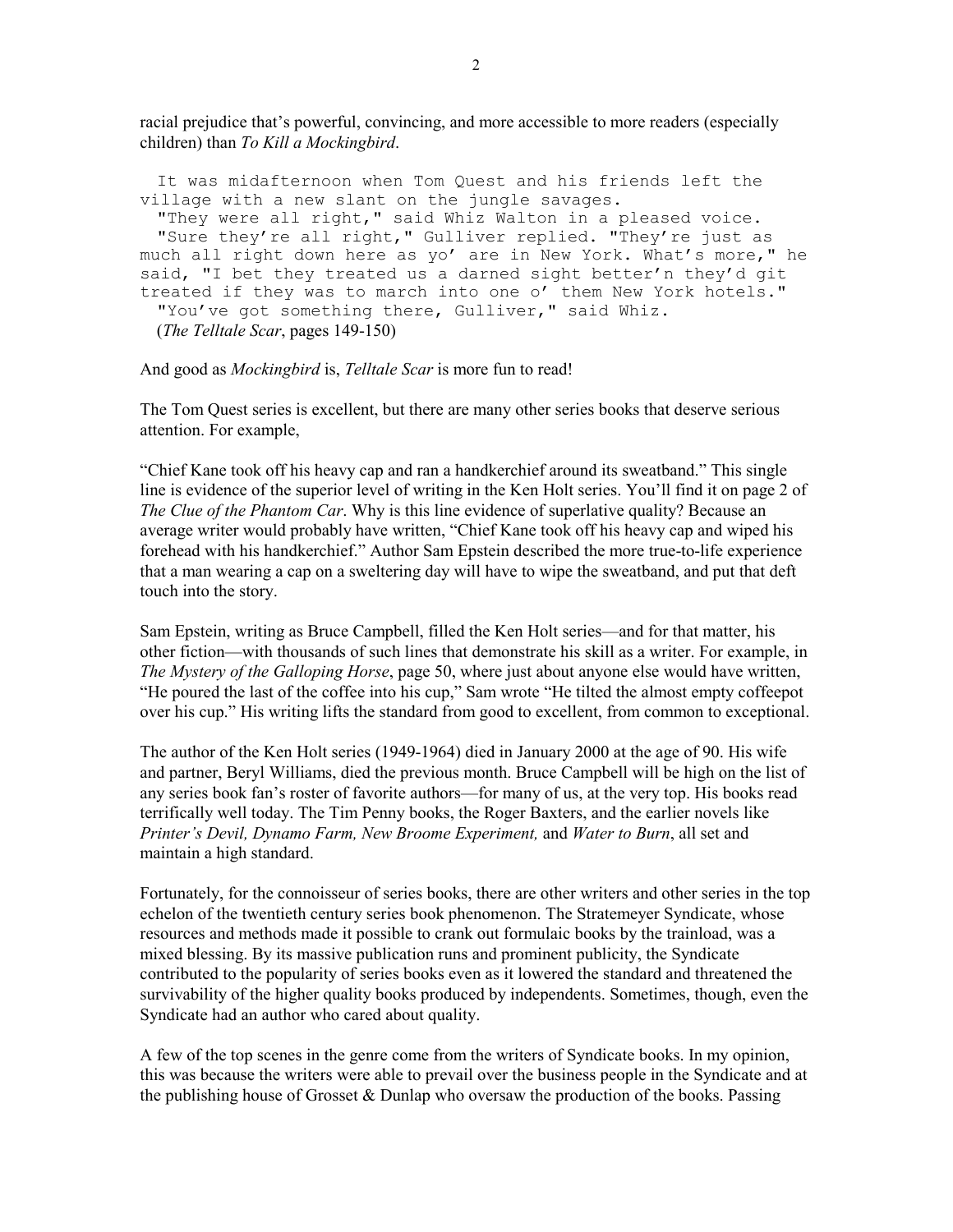through the obstacle course that hampered these writers, their books made it to the bookshelves of stores across the nation, and we can still enjoy such scenes as

 Gradually they were nearing a wildly picturesque mountain range. Ahead of them was a veritable forest of pine trees. The road led through it.

 "Isn't this great?" Roy shouted. There was a green dusk under the wide-spreading branches. The only sound they could hear was made by rushing, tumbling water, and that was not very near.

 "Sounds like a cascade over on a mountain," Roy exclaimed. Then through an opening he beheld a view so beautiful he drew rein to gaze at it. The forest ended abruptly at the edge of a narrow, though deep, ravine. Beyond rose the jagged gray wall of a mountain. Over its side from a great height a waterfall tumbled. ... For many moments he stood there admiring the waterfall with its rainbow of colors in the setting sun. (The X Bar X Boys At Triangle Mine, pages  $68-69$ )

The X Bar X Boys series (1926-1942) consistently provides some of the grandest, most inspiring descriptions in the series book world. The earliest Hardy Boys contain some of the most exciting scenes.

At last they emerged on the hilltop that overlooked Willow River. Below them lay the stream, with water shining in the moonlight. The deep banks of willow trees along the borders cast heavy shadows, and a light mist overhung the fields and hedges in the distance. Gloomy and mysterious, the heavy bulk of the old mill rose from beside the river, near the shimmering silver streak of the mill race. Not a light shone from the building and it appeared absolutely deserted. …

Inch by inch they made their way forward. The moon was high in the sky and seemed like a giant searchlight. It seemed impossible that they could cross that open space without being discovered. Every blade of grass seemed clearly revealed by the moonlight. When they were about half way toward the mill they heard a sound in the distance. It was the banging of a heavy door. … For a moment a deep silence prevailed. Then, from the mill, they heard a surly voice: "I saw some one out on the hillside."

A dark cloud that had been creeping across the sky began to obscure the moon, and gradually the vivid illumination that bathed the hillside gave way to gloom and darkness. The cloud hid the moon completely. "Now's our chance!" whispered Frank, to his brother. "Head toward the willow tree." … Their feet made no sound in the deep grass.

(The Secret of the Old Mill, pages 173-177)

The first Hardy Boys stories carried much more atmosphere than the later books in the series, even the books of the 1940s and 1950s. Most, though not all, of the earliest books had better plots and were better written; there was also an undefinable aura that emerged as the generations passed. Seventy years later, the books open the door into another era, a time of the simple values and basic ethics of strong America, now so obviously lacking. This is more than mere nostalgia or a willingness to look at another age with blinders. There was good quality there.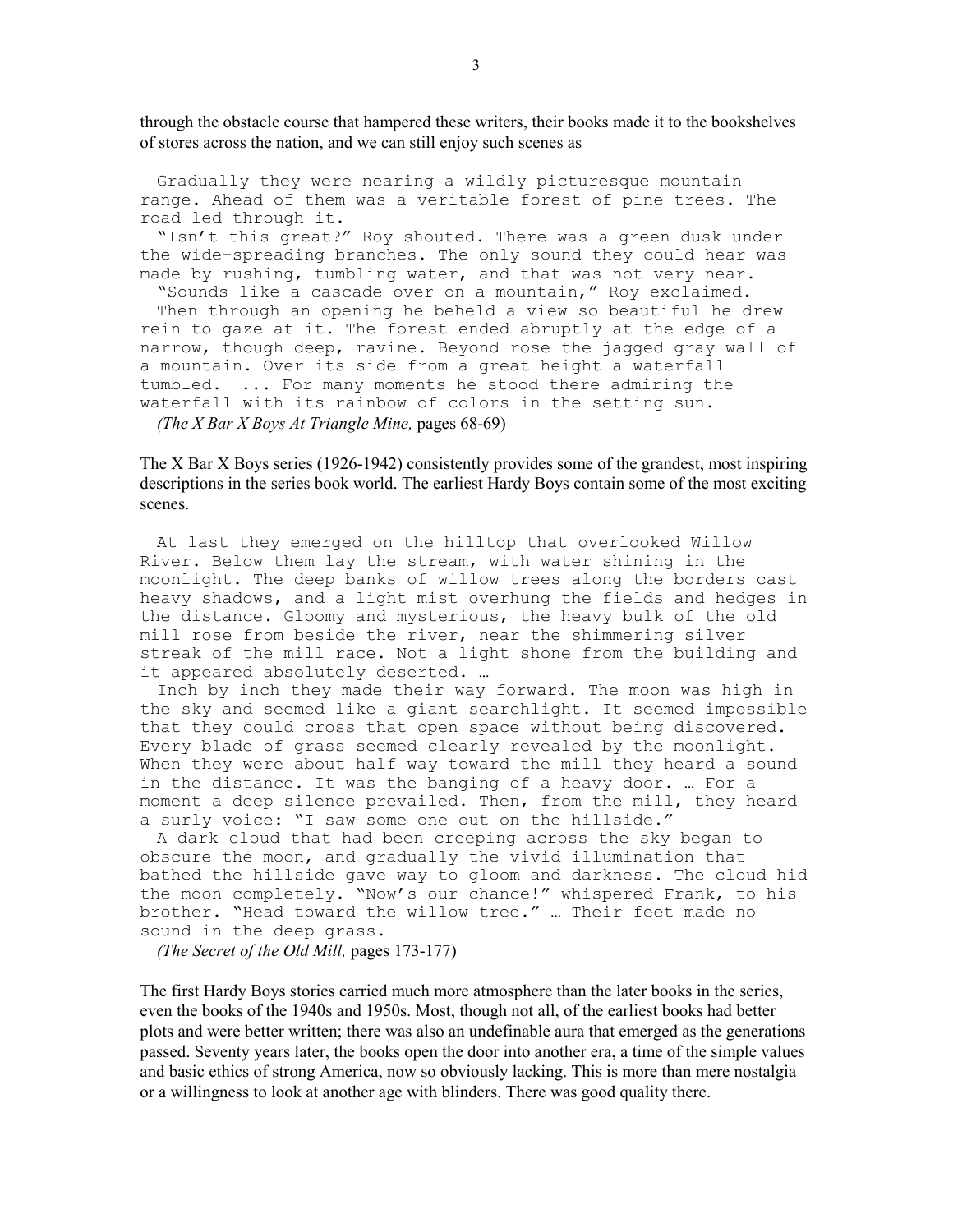In spite of the occasional gem in a Syndicate-produced book, there should be no argument that the better quality writing is overwhelmingly to be found in the camp of the independent writers such as Capwell Wyckoff, Percy Keese Fitzhugh (who also wrote under the pseudonym Hugh Lloyd), the above-named Fran Striker, Franklin Folsom (who wrote most of his juvenile novels of the southwest under the pseudonym Troy Nesbit), and of course Harold L. Goodwin ("John Blaine") and Sam Epstein ("Bruce Campbell").

The books of Franklin Folsom, for example, are uniformly exceptional. Folsom excels in telling stories in which young people are empowered in the world of adults, many of whom have allowed themselves to be weighed down by routine and lack of imagination. Because of this, these shallow adults relate to young people with brute, mindless authority.

For example, in *The Indian Mummy Mystery*, there is a scene, simultaneously humorous and serious, in which a ranger named Mr. Price hauls two boys before a museum official accused of "stealing government property"—a human skull the boys have found in the wilds of the southwest. The ranger doesn't give the boys an opportunity to explain. A mindless bully in a uniform, he takes them into custody, finds the grandfather of one of the boys who is in charge of them at the moment, and hustles the group before the superintendent.

 The ranger laid the skull on the superintendent's desk triumphantly, as if he were making a touchdown. Then he explained the facts as he saw them. While the ranger talked, the superintendent was turning the skull over in his hands and examining it.

 Now Mrs. Hansen, who seemed to have pulled herself together, broke into the story suddenly. "I found the thing in the icebox in my car. I was so frightened that I fainted dead away. I can't imagine how it got there, and I'm sure these boys don't know, either."

 "But the fat boy said distinctly it belonged to him," Mr. Price said in a firm, accusing voice.

 "It doesn't, either," Huff protested. "It belongs to me. If you'll just let me, I'll tell you all about it." (The Indian Mummy Mystery, pages 94-95)

One of the most unusual and compelling images in the series book world is found in Capwell Wyckoff's Mercer Boys series. In the seventh book of that series, The Mercer Boys as First Classmen, a villainous dynamiter is bent on destroying a dam. On one occasion, he blows a hole in the earthworks and releases a massive amount of water which cascades down a mountainslope. Since the book is set in the dead of a freezing winter, it doesn't take long for the water to freeze. The reservoir behind the dam, which had been iced over, has been emptied of water, but its frozen surface, a sheet of ice several inches thick, remains in place. The result produces an eerie ceiling of ice over the drained lake—a captivating image that astounds the imagination. In

Wyckoff's own words,

 On the following day the cadet body was in possession of the story and that afternoon there was another hike to the watershed to look at the damage done. From a hilltop nearby a dazzling and beautiful spectacle showed itself. For almost a mile a sheet of ice which spread out like a fan showed on the slope of the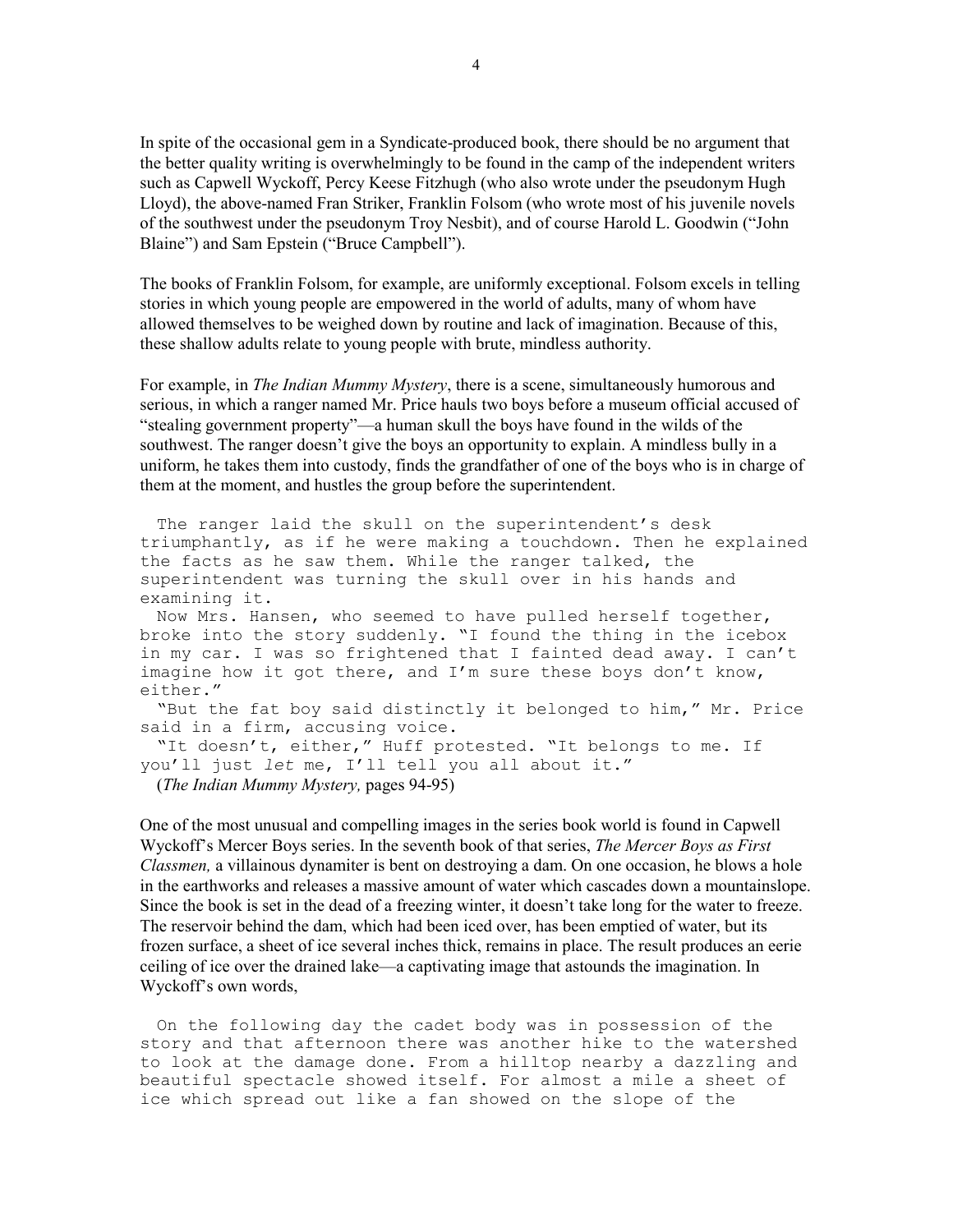mountain, a fan which held Delong's house in the center of it. The hole in the earthworks was a long and tearing one, and the basin itself presented an interesting sight. The water had run out under the ice, leaving most of the big basin roofed over with a blue-white roof, though the ice at the breach had been shattered and torn.

(The Mercer Boys as First Classmen, pages 120-121)

Is it possible to find such quality today? Much has been said and written about J. K. Rowling and her Harry Potter books. Rowling has become almost a cult figure. Single mother, struggling through poverty, rejected by publisher after publisher, blah blah blah. Presented to the public with a smart blend of confidence, humility, and babeness, she has been on the cover of several major national weeklies. One can imagine the makeup artists and airbrush experts putting their skills into creating the image of childhood's new heroine. Children faint over her the way thousands of teenagers of my generation swooned over the Beatles.

Well, Harry Potter can't stand up to Ken Holt and his peers. For a moment, let's take leave of the great era of series books and examine today's popular book hero: Harry Potter. I admit right off that I've only read the first book, *Harry Potter and the Sorcerer's Stone*. I was not interested in reading further. The story just can't compare to the books we know and love.

Many times the story is furthered by coincidence, convenience, or contrivance. The reader should expect a lot of improbabilities when reading a story about magic, but there are just way too many. Magic is described in such variety that we are in a world almost entirely unconnected with order. Food appears on plates by magic. Getting from one's room to the dining hall is an adventure, since passageways and doorways change almost at random.

The characters are poorly drawn. The "bad guys" are corrupt, truly dangerous people, and the "good guys" are, at best, mixed. There is no one who is really "good." Those who are evil are thoroughly, horribly evil, but the good guys are little better than wimps.

The book breathes danger and enmity. There is no dependable safety, there is no love shown, the authority figures are capricious in their discipline and lay down and enforce rules without much sense of order or purpose. It is a world in which most authority is either abused or abdicated. The world of Harry Potter is a bleak and dangerous world without affection, colored by anger and hatred, in which one succeeds by disobedience to fickle authority, where the greatest crime is getting caught, and where one's allies are not completely reliable.

What is the appeal of Harry Potter, then? The only reason I can think of, beyond the skilled marketing hype that picked up the momentum and polished it, thus filling some people's coffers fatter than Uncle Scrooge's money bin, is that the writing is better than what had recently preceded it. We are all aware that series books were "dumbed down" forty years ago; compared to much popular writing of the past few decades, the Harry Potter books have been "smarted up." That is, they are better than most recent popular fare. Looking at Goosebumps and the Hardy Boys Casefiles, that's no major achievement.

And Harry's world will be familiar to children who are products of broken families, absent fathers, and who attend school with metal detectors. This is not the series book world of the 1920s or even 1950s. Sadly, many children today will not note the lack of safety and affection in the Potter books. In Harry's world, children are empowered not only with magic but can develop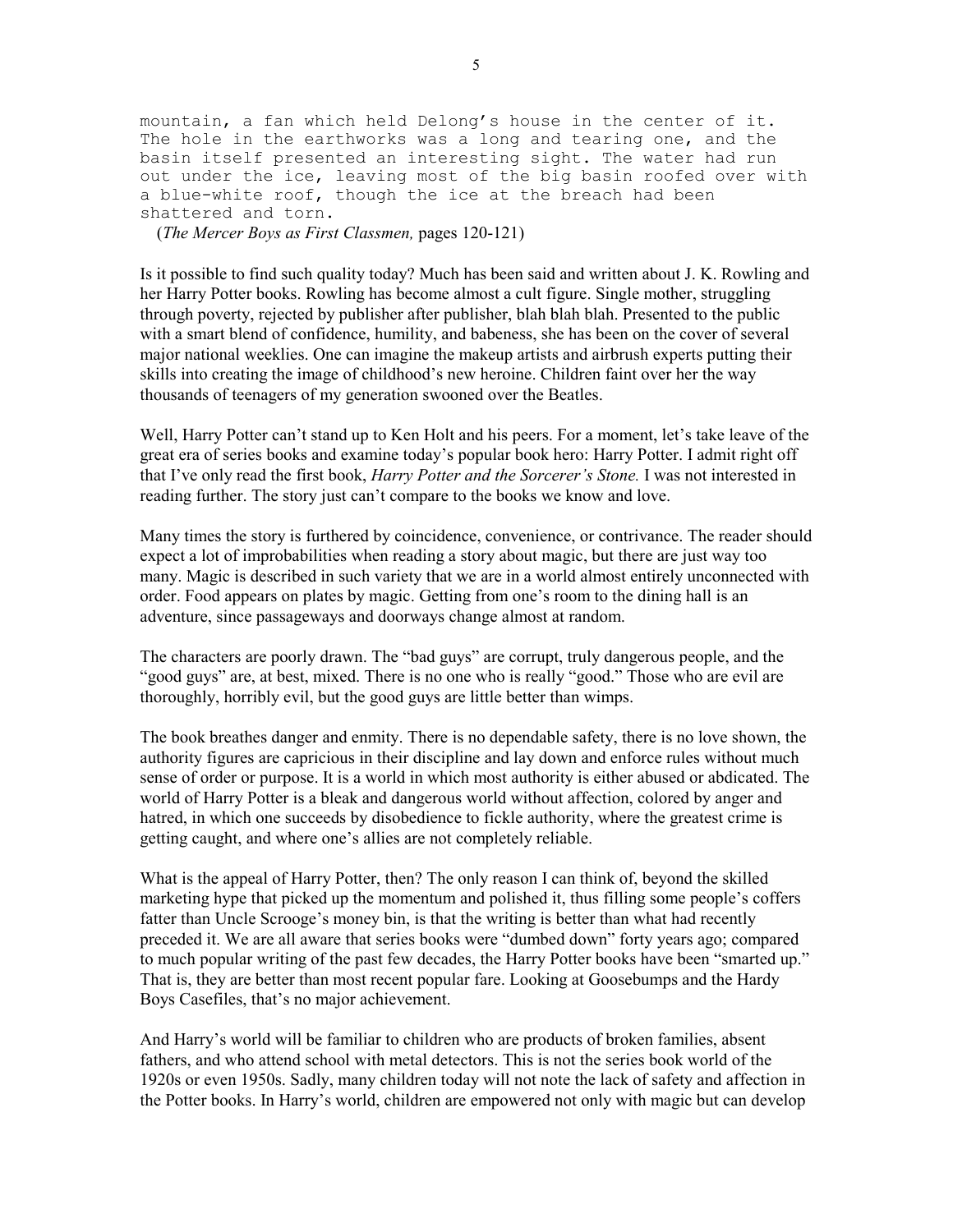courage, initiative, and independence by enduring daily challenges. But they are not likely to learn love, respect, or hope. Harry Potter may jump-start the reader's imagination, but it tastes to me like literary M&M's and cotton candy. I want something solid, deep, and nourishing.

To be honest, Potter is also better than some of the old series books, but most of us have not hesitated to point out that some series were pretty bad. In contrast to what one finds in *Harry* Potter and the Sorcerer's Stone, the best series book authors, Hal Goodwin and Sam Epstein, said that they wrote to express virtues which are common to all people: honor, honesty, generosity, service to others, heroism, loyalty to friends, perseverance, creativity, mental acuity, patience. The best of all the classic series books extolled these virtues, and this is what made them great books. Overall, Harry Potter falls far short of the standard set in the best series books we collect and value.

Admittedly, a friend of mine who has a well-trained and critical appreciation of literature begs me to continue to read the Potter books and promises that they get better. When I run out of series books to read, maybe I'll try another Potter. Until then, even if there were never any posters of Franklin W. Dixon available, even if John Blaine never appeared on Oprah, even if Bruce Campbell's visage never appeared on the cover of Time magazine, and even if Capwell Wyckoff didn't make the talk-show circuit, I think that the best of series book literature is far beyond Harry Potter, and now gladly turn back to the best.

It is difficult, almost impossible to select a scene in a Ken Holt book that showcases a slice of Sam Epstein's writing. It's not because there are no scenes—it's because the scenes are so multilayered, so complex, that a few lines or even paragraphs can't do them justice. An example is the scene in which Ken and Sandy have barricaded themselves inside the garage in The Mystery of the Green Flame and are assailed by vicious enemies trying to get in. The situation is simply so demanding of the reader, so dependent upon the flow of the rest of the book, that a snippet of text can't show it to best advantage. It is like trying to see an entire room by peeking through a keyhole. (There aren't keyholes any more, but I think the analogy still works.) Sure, you can get a small idea of what's inside the room, but you miss 98% of what's in there.

The atmosphere in such a book is so delectable that it waters the reader's imagination to the roots. The gothic charcoal and gray atmosphere of the Ken Holts, the Hal Keens, and selected Hardy Boys have this effect on the reader. The bright golds and bold reds of the Rick Brants and Tom Quests do the same in another way. The grand sweep of the X Bar X Boys takes the reader into the broad-minded, warm-hearted, solid foundation of excitement. The lush fecundity of Wyckoff's settings and the dry heat of Folsom's desert and cave stories extend the reader's sense of the world in which he lives.

In these stories, one can find oneself in an abandoned mansion on a rainy night, a fog-shrouded ship off the coast of Maine, on a desperate horse-ride through a stormy Montana night, scudding along sparkling blue seas of the south Pacific, cooling off in a dusty cave entrance on a blazing summer's day in the desert, or bundled up in thick wool while a blizzard rages around one's flimsy shelter among the rocks.

As hinted above, they weren't all classics. There were some awful series and some awful series books. Even the worst, however, will have their fans—probably because of the imagination of childhood that ran deep and has left many pleasant places in the contours of the grown, adult mind. Children have less discriminating tastes than adults, and can enjoy many stories that their elders can't tolerate, but which will leave a comforting memory in later years. I fondly remember